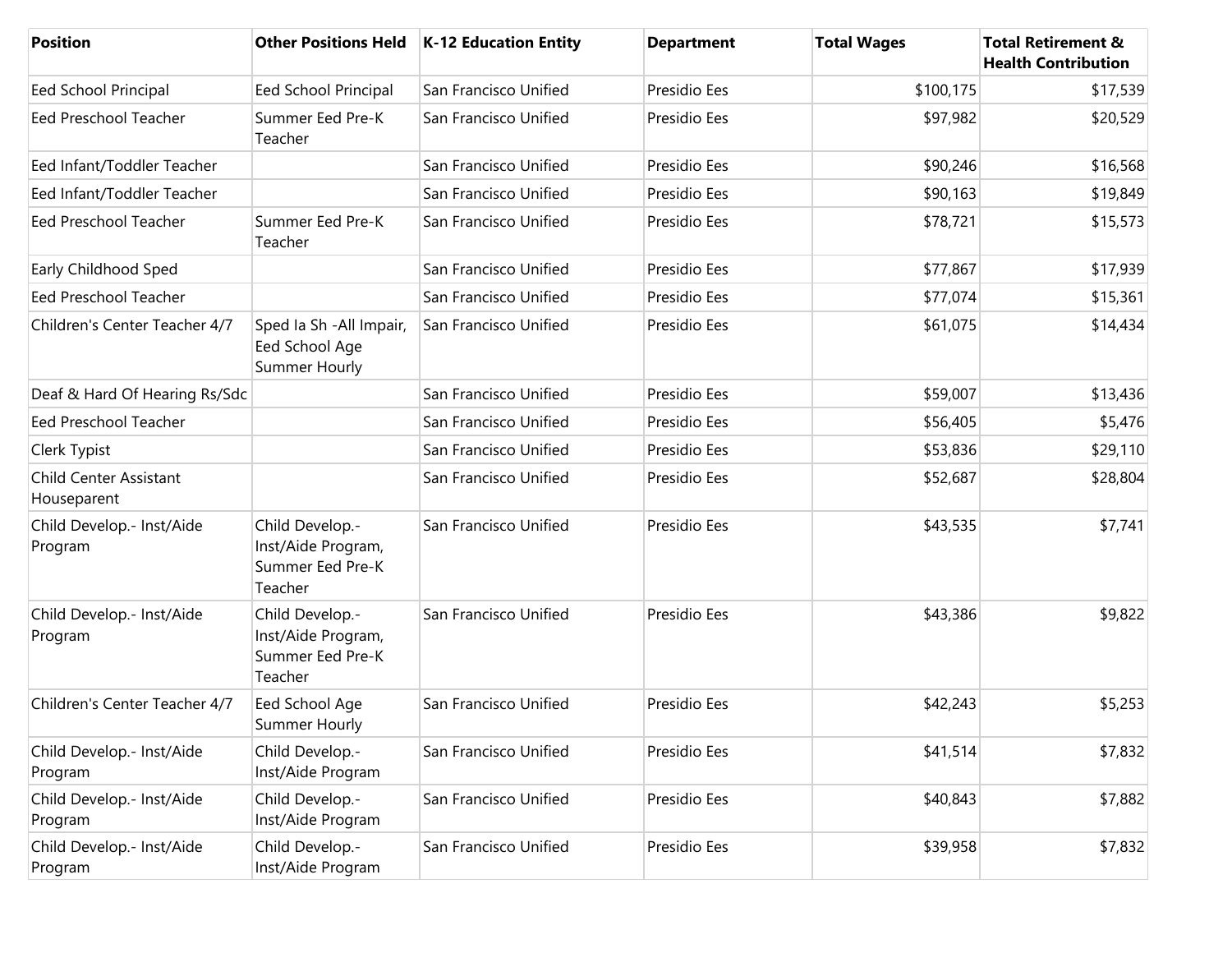| Child Center Assistant<br>Houseparent | Child Center Assistant<br>Houseparent                                                                                                                  | San Francisco Unified | Presidio Ees | \$39,720 | \$25,574 |
|---------------------------------------|--------------------------------------------------------------------------------------------------------------------------------------------------------|-----------------------|--------------|----------|----------|
| Child Develop.- Inst/Aide<br>Program  | Child Develop.-<br>Inst/Aide Program                                                                                                                   | San Francisco Unified | Presidio Ees | \$39,621 | \$7,832  |
| Sped Ia Sh - All Impair               | Sped Ia Sh - All Impair,<br>Child Develop.-<br>Inst/Aide Program                                                                                       | San Francisco Unified | Presidio Ees | \$39,388 | \$7,953  |
| Para For Deaf/Hard Of Hearing         | Child Develop .-<br>Inst/Aide Program,<br>Child Develop.-<br>Inst/Aide Program,<br>Para For Deaf/Hard Of<br>Hearing, Early<br>Childhood Sped           | San Francisco Unified | Presidio Ees | \$39,291 | \$5,582  |
| Child Center Assistant<br>Houseparent | <b>Child Center Assistant</b><br>Houseparent                                                                                                           | San Francisco Unified | Presidio Ees | \$38,995 | \$16,303 |
| Child Develop.- Inst/Aide<br>Program  | Child Develop.-<br>Inst/Aide Program                                                                                                                   | San Francisco Unified | Presidio Ees | \$38,902 | \$7,739  |
| Deaf & Hard Of Hearing Rs/Sdc         |                                                                                                                                                        | San Francisco Unified | Presidio Ees | \$35,421 | \$7,661  |
| Child Develop.- Inst/Aide<br>Program  | Child Develop.-<br>Inst/Aide Program                                                                                                                   | San Francisco Unified | Presidio Ees | \$35,142 | \$7,832  |
| Child Develop.- Inst/Aide<br>Program  | Child Develop.-<br>Inst/Aide Program                                                                                                                   | San Francisco Unified | Presidio Ees | \$34,730 | \$7,832  |
| Child Dev Inst/Aide: Cantonese        |                                                                                                                                                        | San Francisco Unified | Presidio Ees | \$34,691 | \$7,832  |
| Child Develop.- Inst/Aide<br>Program  |                                                                                                                                                        | San Francisco Unified | Presidio Ees | \$33,847 | \$7,741  |
| Early Childhood Sped                  |                                                                                                                                                        | San Francisco Unified | Presidio Ees | \$32,517 | \$7,404  |
| Child Develop.- Inst/Aide<br>Program  | <b>Instructional Aide II</b><br>Spec Ed, Child<br>Develop.- Inst/Aide<br>Program, Eed School<br>Age Summer Hourly,<br>Children's Center<br>Teacher 4/7 | San Francisco Unified | Presidio Ees | \$31,436 | \$11,661 |